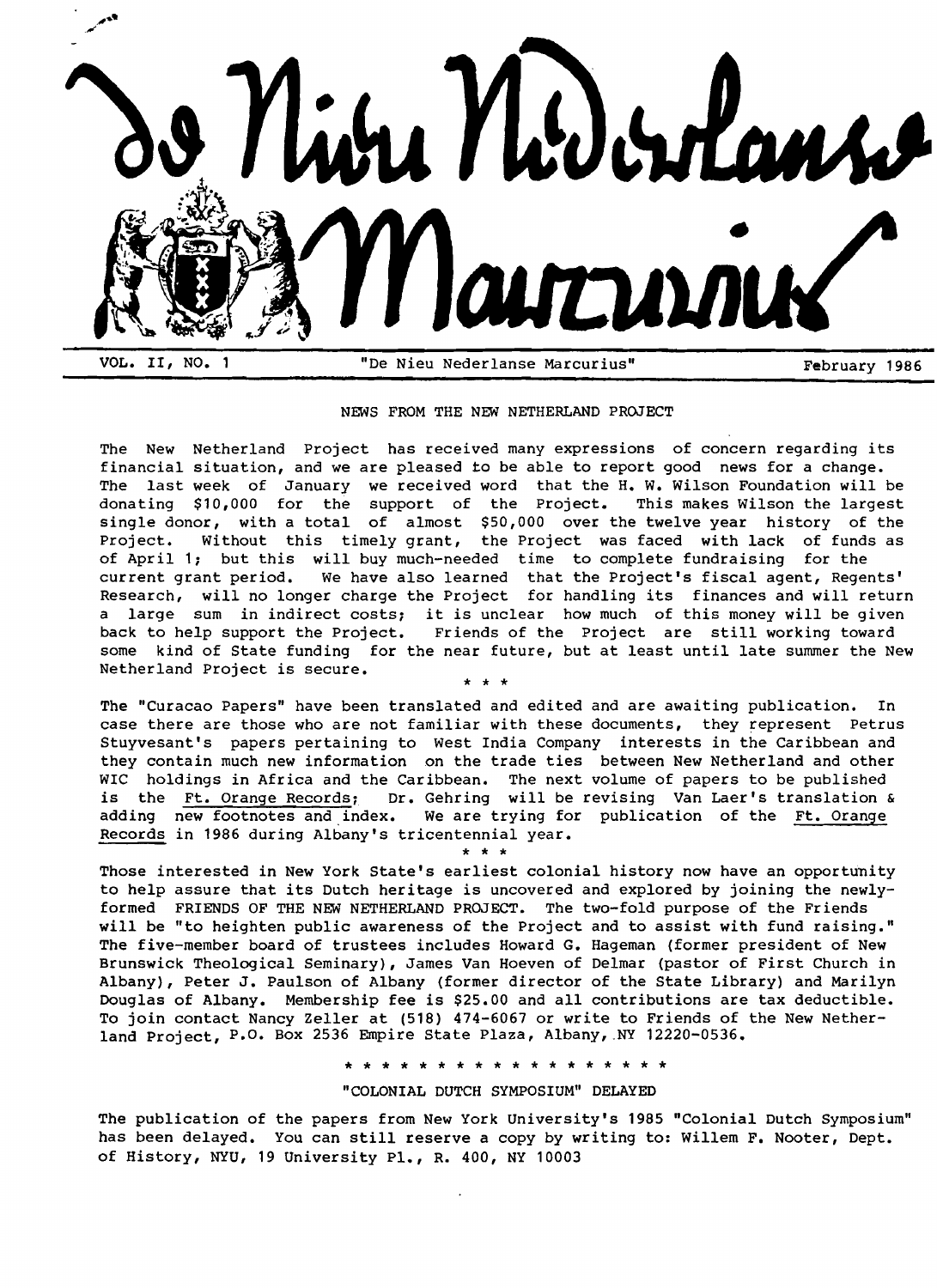

# PUBLICATIONS FROM THE ALBANY INSTITUTE

In the spring of 1982 the Amsterdam exhibit ion "The Birth of New York" was introduced by a two-day symposium entitled "New Netherland Studies: An Invent ory of Current Research and Approaches." The symposium, focusing on the material culture of New Netherland, brought together for the first time American and Dutch scholars: archeologists, architectural historians and archival researchers, all of them specialists in one or more aspects of New Netherland history.

The twelve papers were published in a special double issue of the KNOB Bulletin (Koninklijke Nederlande Oudheidkundige Bond - Royal Dutch Antiquarian Society), a magazine with a high standard of scholarship in the field of Dutch anthropology and architectural history.

The publication contains 133 pages of text, illustrated with over 100 black and white drawings and photographs. Titles and captions are in both English and Dutch; and every article has an extensive summary in the other language, so all the important information is available to readers in both countries. The price from Albany Institute is \$15.51 which includes tax and postage.

#### \* \* \*

A catalogue for Albany institute's major exhibition "Remembrance of Patria" will be published this fall. It will be the largest and most comprehensive publication on the Dutch material culture. of Colonial America with full descriptive documentation of all the objects exhibited, over 100 of which will be published for the first time. The large-format, clothbound book with approximately 300 pages, 320 illustrations, and 16 pages in full color will be produced by the Publishing Center for Cultural Resources. The price will be \$39.95 and New York residents should include 7% sales tax.

The proceedings of Albany Institute's symposium of August 2-3, 1986, on "Dutch Arts and Culture in Colonial America, 1609-1776" are expected to be published early in 1987. Symposium notes are now available from Nancy Kelley at the Albany Institute.

 $\star \star \star$ <br>Charlotte Wilcoxen reports that her new book entitled "Dutch Ceramics and Dutch Trade in America in the 17th Century" is in the hands of the publisher and should be available by the end of 1986 or early in 1987. Contact Mrs. Wilcoxen at the Albany Institute.

 $* * *$ <br>All of the above publications can be ordered from the Publications Department, Albany Institute of History and Art. 125 Washington Ave., Albany, NY 12210 (phone: 518-463-44 78).

## OTHER PUBLICATIONS

Now available from Cornell University Press is Oliver Rink's HOLLAND ON THE HUDSON, winner of the New York State Historical Association's 1984 manuscript prize. Rink's book, subtitled "An Economic and Social History of the Dutch in New York," traces the history of New Netherland from its discovery in 1609 to its surrender to the Lnglish in 1664, focusing on the colony's<br>commercial success rather than on its problems of governance. Rink has made extensive use of notarial archives in Amsterdam in addition to recently developed research material from the New Netherland Project, and he includes data on the demographic make-up of the colonial population and on the trade network of the Amsterdam merchants. This book is imminently suited for introductory courses in New Netherland history.<br>For more information write: Promotion Department. more information write: Promotion Department, Cornell University Press, P.O. Box 250, Ithaca, NY 14851.

.. .. ..

The Staten Island Historical Society has available historical pamphlets concerning their recent restoration of its 1695 Voorlezer's house. For \$1.00 each you can order: "The Story of the Voorlezer's House." "The Voorlezer" (reprint from the 1946 Staten Island Historian), and "The Voorlezer's House: An Illustrsted Guide". Write to: Staten Island Historical Society, Inc., Richmondtown, S.I., NY 10306.

\* \* \*

The New Netherland Project has announced for publication by the end of 1986 the translations of Vol. 17 of the New Netherland Documents, "The Curacao Papers 1640-1665." Thanks to the dual role played by Petrus Stuyvesant in both New Netherland and Curacao in the years 1642 to 1664, this publication, so to say, "kills two birds with one stone." Not only do the documents tell us about the West India Company's way of managing its properties on Curacao, they also help us to understand the scope and nature of the business relations in those days between the colony in the Caribbean and New Netherland, relationa that were not severed after the conquering of New Netherland by the British, but continued to prove their importance especially during tbe American Revolutionary War. Here is much information on Dutch trade in sugar, salt, and alavea and on relations with other colonial powera. The book will be the first in thia aeries to include the full text in Dutch transcription along with the hnglish translation, making for a volume of almost 600 pages. The pre-publication price ia \$40.00 plua \$2.00 shipping for the tiut book and \$1.00 for each additional book, plus 7% tax for New York residents. Send your orders to Heart of the Lakes Publishing, Interlaken, NY 14847.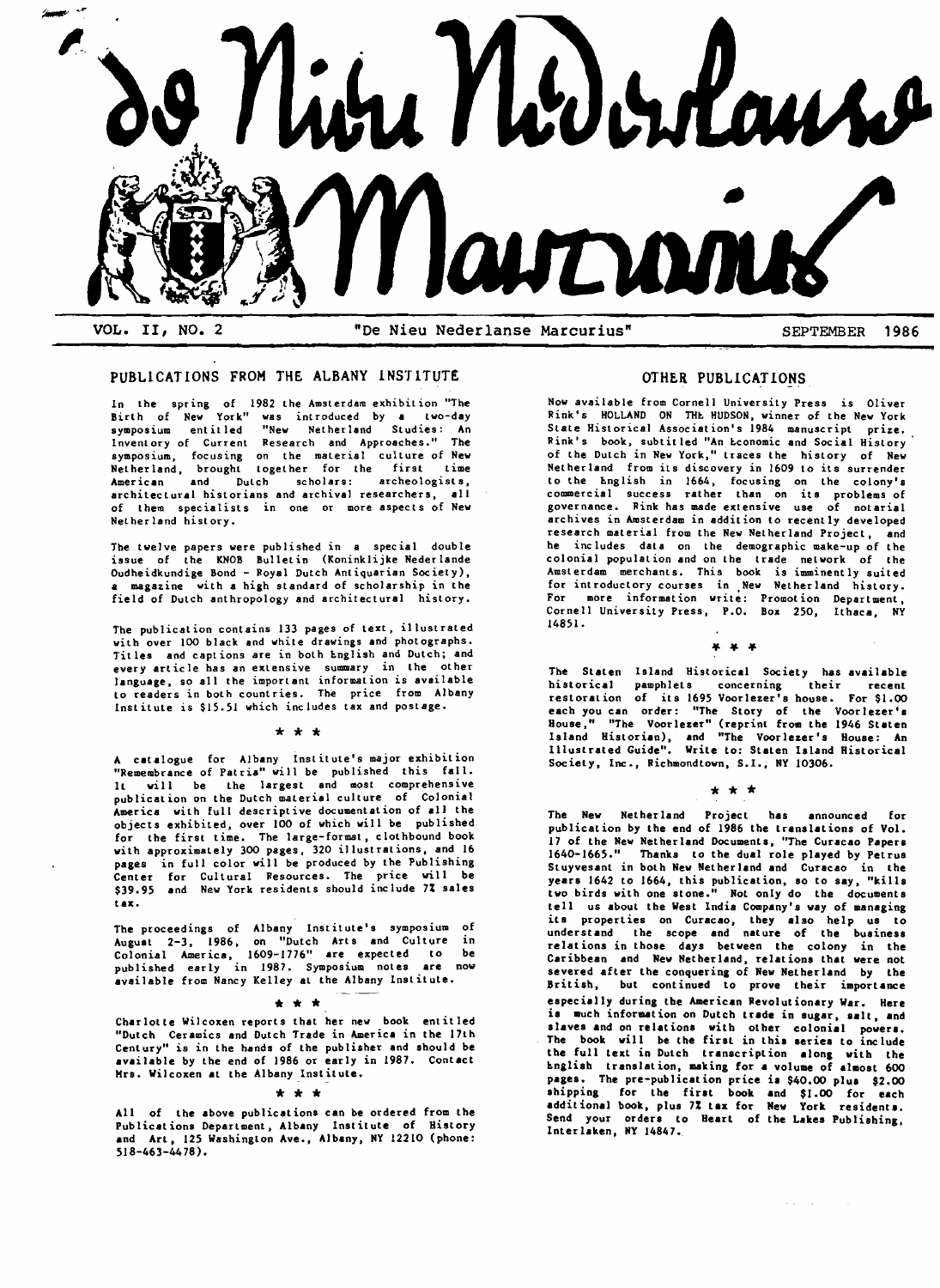The 400th anniversary of one of the world's most historic gold coins is being celebrated this year with the issuance of the 1986 Dutch ducat. The coin, bearing the familiar figure of a standing knight in full armor, holding a sword in one hand and a sheaf of arrows in the other, has been issued continuously since 1586. To give this year's coin a direct link to the past, the quadricentennial ducat bears the image of the original knight that appeared on the first 1586 coin. The reverse of the coin bears the design of a handsomely scrolled tablet with a Latin legend inside, which translates to: "Gold coin of the Kingdom of the Netherlands according to the law of the Empire." The obverse inscription, which encircles the knight, translates to: "Union makes small things grow," referring to the union of the seven provinces of Holland. The coin sells for \$87.50, which includes insured shipping and handling. It may be ordered from the Dutch Mint, P.O. Box 1057, Clifton, NJ 07014 (we<br>have checked this organization with the publisher of a have checked this organization with the publisher of leading coin collector's magazine, and they are quite reputable). New Jersey residents add 6% sales tax. Orders must be received by September 30 or they will not be filled. Allow four to six weeks for delivery.

•

 $* * *$ 

A collector's print of "Fort Orange 1635" by L.F. Tantillo is available in a limited edition of 950 numbered copies. These reproductions hsve been made by the process of offset lithography. Specially formulated inks designed to reduce the effects of ultra-violet light were custom mixed to produce the color balance desired by the artist. The entire edition was printed on Andrews/Nelson/Whitehead 100 lb. cover, an acid free paper made of 100% cotton fiber, to archival standards. All film separations and plates have been destroyed and no further art prints will be made at any time. Unframed the price is \$210; framed witb either cherry or antique gold, \$340; \$15 of the purchase price will be donated to the New Netherland Project. Order from Roger Leeon, P.O. Box 374, 43 Mall, West Sand Lake, NY 12196.

## *<sup>I</sup>*# *1##* # # # # #

#### EXHIBITS AND CONFERENCES

Plans are already undervay for a 3-day conference on tbe Nev Sweden Colony to be held at the University of Delavare, March 3-5, 1988. For more information 00 proposed speakers and topics contact Carol <mark>E.</mark> Hoffecker, History Department, University of Delaware, Newark, Dt. 19716; phone (302) *451-2371.* 

#### $* * *$

If you really vant to plan ahead, the New Netherland Project is considering sponsoring a conference in 1989, tbe 300th anniversary of Leisler's Rebellion, to investigate this significant event of pre-Revolutionary American history. We welcome your suggestions as to topics and speakers; and since the rebellion took place after the New Netberland period, we would even welcome a co-sponsor for tbe conference. Write to Charles Gehring, Nev Netberland Project, New York State Library, CbC 11D35, Albany, NY 12230.

#### \* \* \*

Seven museums in the Netherlands are combining their resources to mount a major exhibition on the "Beeldenstorm" - "The Century of the Iconoclasm" "Beeldenstorm" - "The Century of the Iconoclasm" beginning in the fall of 1986. To many people the 16th century in the Netberlands is an unknown period betweeo tbe Middle Ages and the "Golden Age." Nova wealth of art vorks and documents focus attention on this fascinating period and clearly demonstrates the developments which made the blossoming of the 17th<br>century possible. Lach exhibit location will have a<br>catalogue available. For a brochure describing the<br>exhibits write to: Gemeentearchief Amsterdam, Amsteldijk 67, 1074 HZ Amsterdam, The Netheriands. .J The 9th Rensaelaerswyck Seminar of the New Netherland Project is scheduled for Saturday, September 20, in Albany at the Cultural Education Center. In keeping with Albany's year-long celebration of the<br>tricentennial of its bnglish charter, this year's Rensselaerswyck Seminar will focus on "The Dutch Foundationa of Albany" with five papers presenting results of recent research on Albany's Dutch period and its significance in the formation of tbia important trading center on the upper Hudson. For a brochure and pre-registration form contact the New Netherland Project, New York State Library, CEC 11D35, Albany, NY 12230; phone: (518) 474-6067.

## # # # # # # # # # #

## NEWS

S. Rippel-Erikson, Assistant to the Co-Directors of the Long Island Archaeological Project, requests recently published books for review in the project's Newsletter. Send complimentary copies of books pertaining to Northeast American archeology (both prehistoric and historic), and as a courtesy L.I.A.P. will send you a copy of the newsletter issue in which the review appears.

#### \* \* \*

The collections of Nassau County's Division of Museum Services and Hofstra University Library have been combined to form the Long Island Studies Institute located on the 9th floor of Hofstra Library. The collection of the Institute includes the combined local history library and archival collections of the two institutions, conferences, exhibits, publications and media presentations. Contact the Institute at (516) 542-4516.

#### $x \times x$

Crailo Stste Historic Site, a museum of the Dutch heritage of the Upper Hudson Valley, has extended its visiting hours. The museum will be open 10 a.m. to 5 p.m. Wednesdays through Saturdays, and from 1 p.m. to 5 p.m. on Sundays.

Crailo's archaeological exhibits, including finds from Fort Orange and other early sites, are closely related to the 1986 dig which took place this spring on the Key Corp site in downtown Albany, where remains of a 17th century house and burial ground are being studied. Archaeological fragments at Crailo demonstrate how. archaeology can contribute to understanding the lifestyle of the Dutch on the upper Hudson. The Crailo museum displays ceramics, genre paintings, furniture and other objects from the 17th and 18th centuries. In the cellar is a working kitchen where school groups can participate in open hearth cooking demonstrations. A videotape program on the early Dutch is also part of the Crailo exhibit. Visitors are given escorted tours through the museum, which was originally a brick bouse believed to have been built by Hendrick Van Rensselaer in 1705. The historic site is one of nine administered by the Saratoga-Capital District Region of the New York State Department of Parks, Recreation and Historic Preservation. For furtber information contact Rich Goring or Shirley Dunn, Crailo State Bistoric Site, 9-1/2 Riverside Ave., Rensselaer, NY 12144; phone (518) 463-8738.

## # # # # # # # # # #

### RESEARCH INT£RESTS

### Dr. Richard H. Hulan, 6057-27th St. North, Arlington, VA 22207

Interested in the friendly and otber intercourse between the officers and colonists of New Sweden and New Netherland. Particularly concerned with the lasting impact on American material folk culture of the non-British settlers in the Delaware Valley.